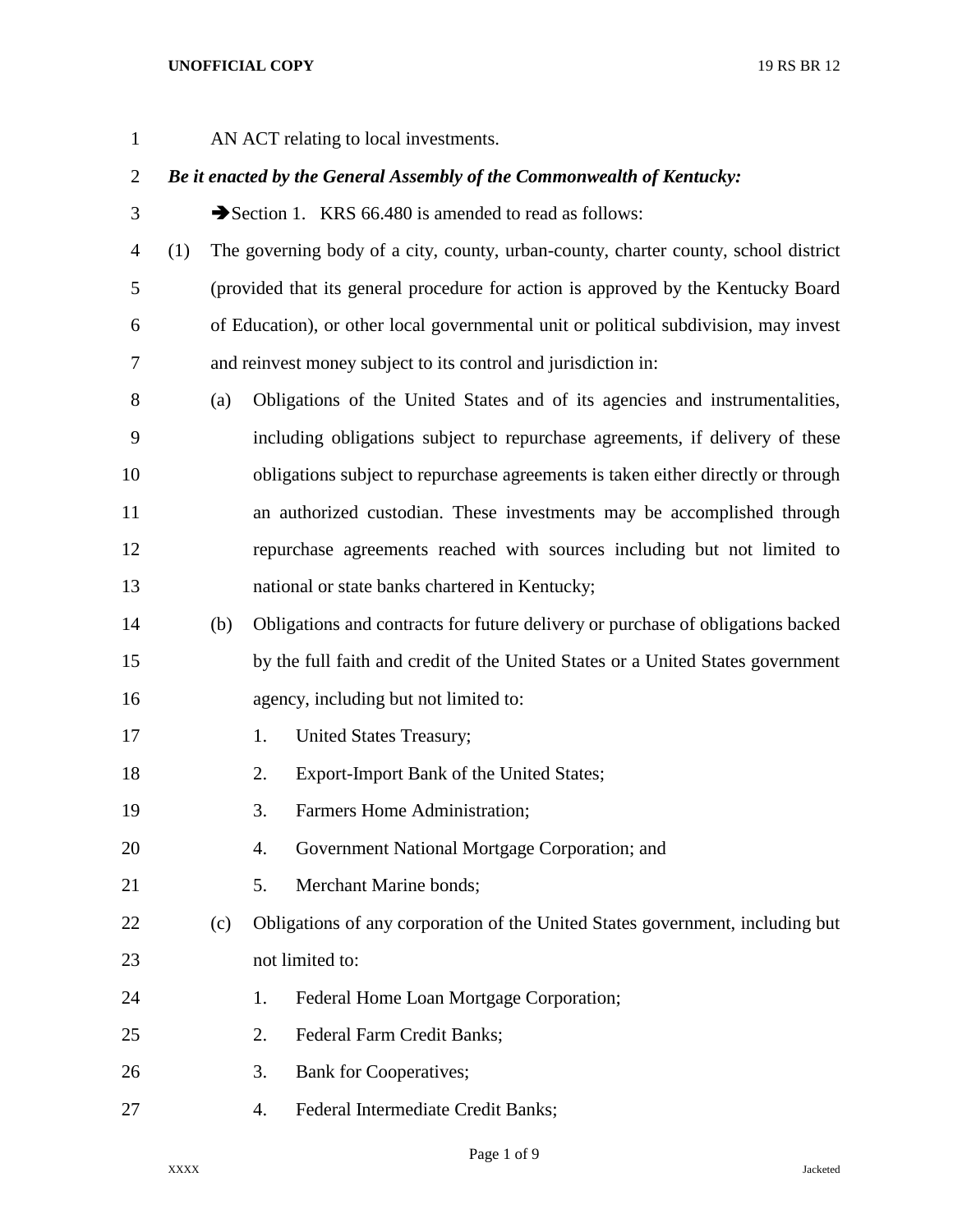| $\mathbf{1}$   |     | <b>Federal Land Banks;</b><br>5.                                                        |
|----------------|-----|-----------------------------------------------------------------------------------------|
| $\overline{2}$ |     | Federal Home Loan Banks;<br>6.                                                          |
| 3              |     | 7.<br>Federal National Mortgage Association; and                                        |
| 4              |     | 8.<br>Tennessee Valley Authority;                                                       |
| 5              | (d) | Certificates of deposit issued by or other interest-bearing accounts of any bank        |
| 6              |     | or savings and loan institution which are insured by the Federal Deposit                |
| 7              |     | Insurance Corporation or similar entity or which are collateralized, to the             |
| 8              |     | extent uninsured, by any obligations, including surety bonds, permitted by              |
| 9              |     | KRS 41.240(4);                                                                          |
| 10             | (e) | Uncollateralized certificates of deposit issued by any bank or savings and loan         |
| 11             |     | institution rated in one (1) of the three (3) highest categories by a                   |
| 12             |     | competent [nationally recognized] rating agency, as that term is defined in             |
| 13             |     | subsection (11) of this section;                                                        |
| 14             | (f) | Bankers' acceptances for banks rated in one (1) of the three (3) highest                |
| 15             |     | categories by a <i>competent</i> [nationally recognized] rating agency;                 |
| 16             | (g) | Commercial paper rated in the highest category by a <b><i>competent</i></b> [nationally |
| 17             |     | recognized rating agency;                                                               |
| 18             | (h) | Bonds or certificates of indebtedness of this state and of its agencies and             |
| 19             |     | instrumentalities;                                                                      |
| 20             | (i) | Securities issued by a state or local government, or any instrumentality of             |
| 21             |     | agency thereof, in the United States, and rated in one (1) of the three (3)             |
| 22             |     | highest categories by a <i>competent</i> [nationally recognized] rating agency; [and]   |
| 23             | (j) | Shares of mutual funds <i>and exchange traded funds</i> , each of which shall have      |
| 24             |     | the following characteristics:                                                          |
| 25             |     | The mutual fund shall be an open-end diversified investment company<br>1.               |
| 26             |     | registered under the Federal Investment Company Act of 1940, as                         |
| 27             |     | amended;                                                                                |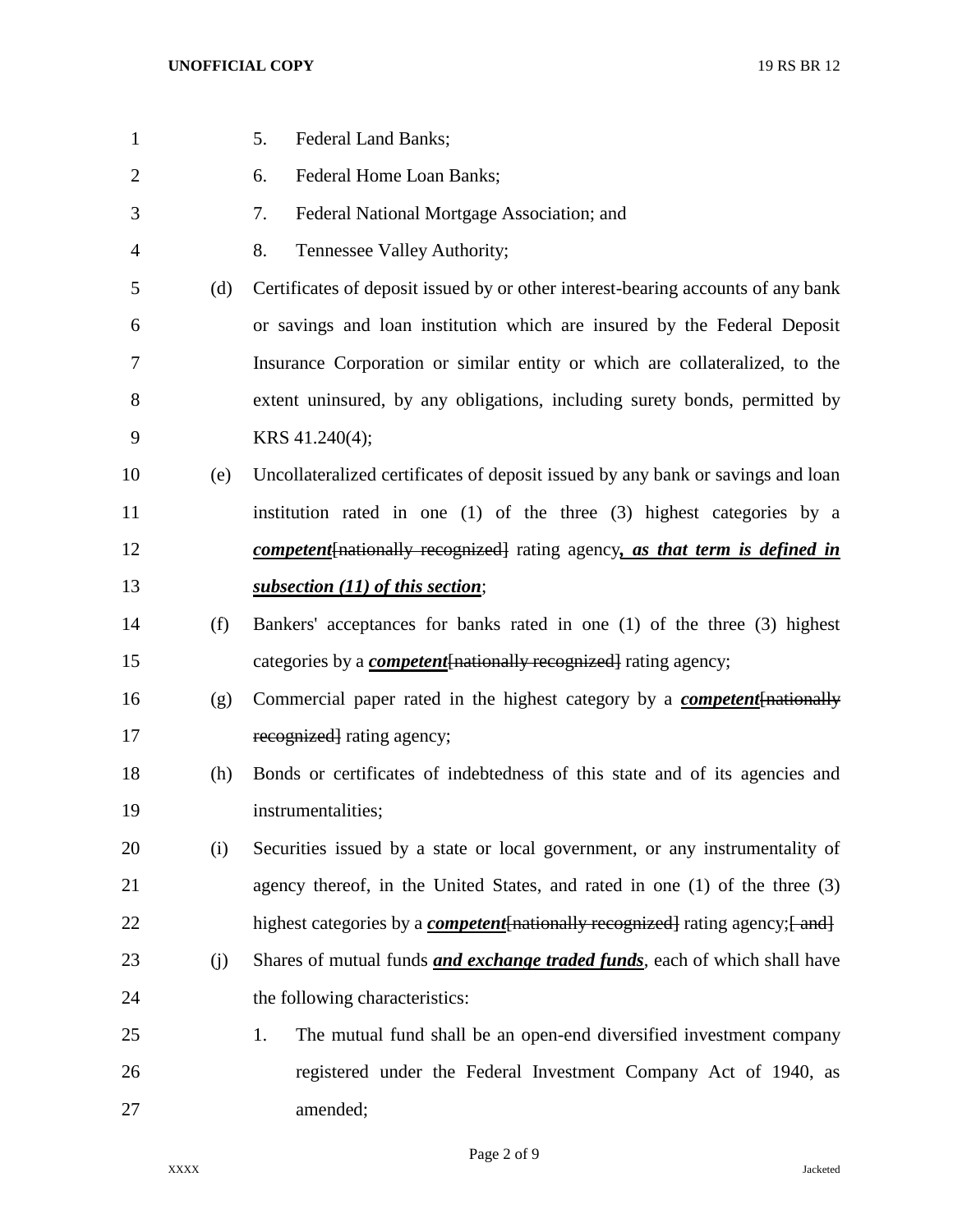| $\mathbf{1}$   |     |     | 2.<br>The management company of the investment company shall have been                                                         |
|----------------|-----|-----|--------------------------------------------------------------------------------------------------------------------------------|
| $\overline{2}$ |     |     | in operation for at least five (5) years; and                                                                                  |
| 3              |     |     | 3.<br>All of the securities in the mutual fund shall be eligible investments                                                   |
| 4              |     |     | pursuant to this section.                                                                                                      |
| 5              |     | (k) | Individual equity securities if the funds being invested are managed by a                                                      |
| 6              |     |     | professional investment manager regulated by a federal regulatory agency.                                                      |
| 7              |     |     | <b>The individual equity securities shall be included within the Standard and</b>                                              |
| 8              |     |     | <b>Poor's 500 Index, and a single sector shall not exceed twenty-five percent</b>                                              |
| 9              |     |     | (25%) of the equity allocation; and                                                                                            |
| 10             |     | (l) | Individual high-quality corporate bonds that are managed by a professional                                                     |
| 11             |     |     | <i>investment manager that:</i>                                                                                                |
| 12             |     |     | Are issued, assumed, or guaranteed by a solvent institution created<br>1.                                                      |
| 13             |     |     | <u>and existing under the laws of the United States;</u>                                                                       |
| 14             |     |     | Have a standard maturity of no more than ten (10) years; and<br>2.                                                             |
| 15             |     |     | <u>Are rated in the three (3) highest rating categories by at least two (2)</u><br>3.                                          |
| 16             |     |     | competent credit rating agencies.                                                                                              |
| 17             | (2) |     | The investment authority provided by subsection (1) of this section shall be subject                                           |
| 18             |     |     | to the following limitations:                                                                                                  |
| 19             |     | (a) | The amount of money invested at any time by a local government or political                                                    |
| 20             |     |     | subdivision in $\frac{any}{any}$ one (1) for more of the categories of investments                                             |
| 21             |     |     | authorized by subsection (1)(e), (f), (g), $\frac{\text{and}}{\text{and}}$ (i) $\frac{\text{d}}{\text{d}}$ (l) of this section |
| 22             |     |     | shall not exceed twenty percent $(20%)$ of the total amount of money invested                                                  |
| 23             |     |     | by the local government; [ and]                                                                                                |
| 24             |     | (b) | <b>The amount of money invested at any one (1) time by a local government or</b>                                               |
| 25             |     |     | a political subdivision in the categories of investments authorized in                                                         |
| 26             |     |     | <u>subsection <math>(1)(i)</math>, <math>(k)</math>, and <math>(l)</math> of this section shall not, aggregately, exceed</u>   |
| 27             |     |     | forty percent (40%) of the total money invested;                                                                               |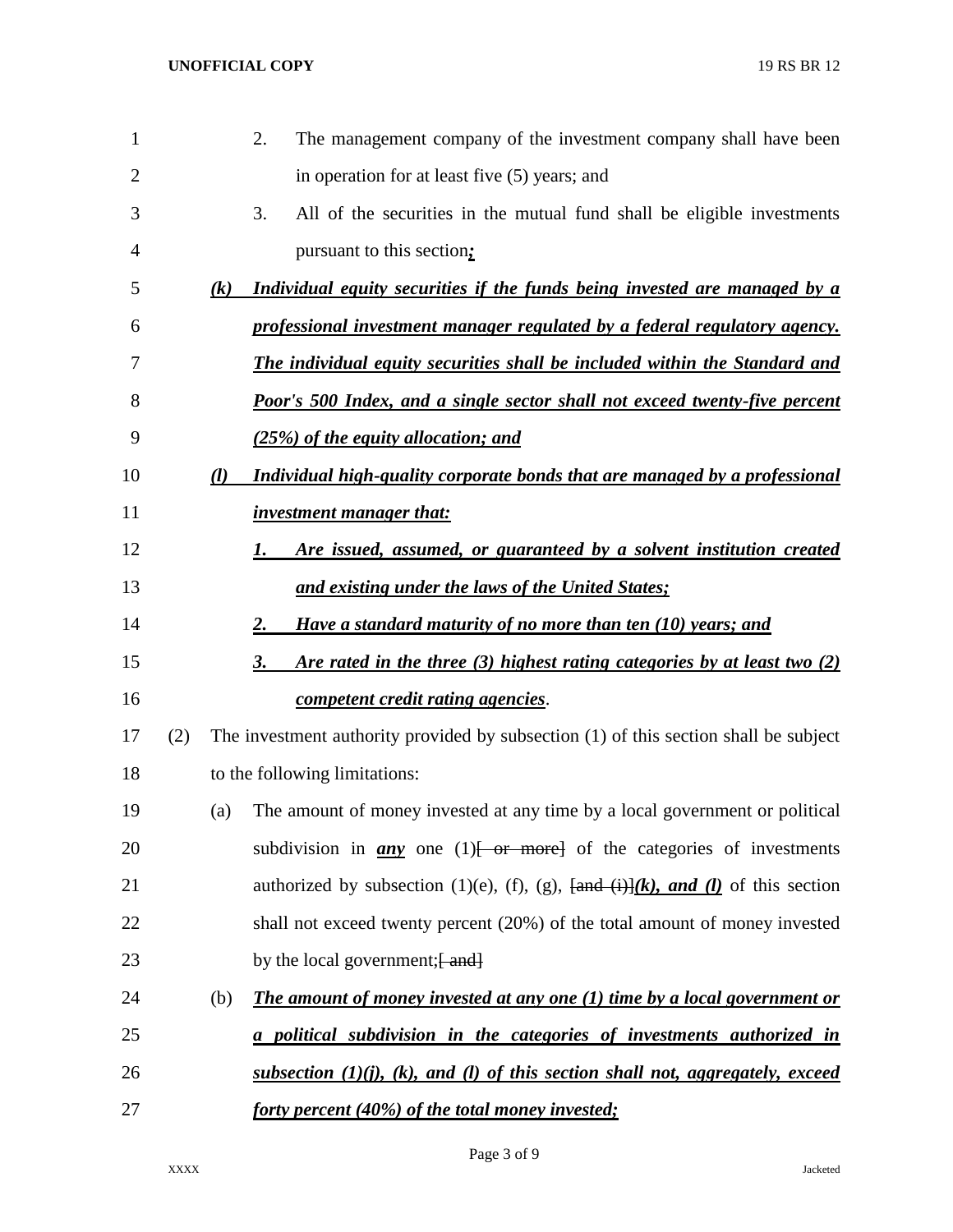| 1              |     | $\omega$ | No local government or political subdivision shall purchase any investment             |
|----------------|-----|----------|----------------------------------------------------------------------------------------|
| $\overline{2}$ |     |          | authorized by subsection (1) of this section on a margin basis or through the          |
| 3              |     |          | use of any similar leveraging technique; and                                           |
| 4              |     | (d)      | At the time the investment is made, no more than five percent (5%) of the              |
| 5              |     |          | total amount of money invested by the local governments or political                   |
| 6              |     |          | subdivisions shall be invested in any one (1) issuer unless:                           |
| 7              |     |          | The issuer is the United States government or an agency or<br>1.                       |
| 8              |     |          | instrumentality of the United States government, or an entity which                    |
| 9              |     |          | has its obligations guaranteed by either the United States government                  |
| 10             |     |          | an entity, agency, or instrumentality of the United States<br>or                       |
| 11             |     |          | government;                                                                            |
| 12             |     |          | The money is invested in a certificate of deposit as authorized by<br>2.               |
| 13             |     |          | subsection $(1)(d)$ and (e) of this section;                                           |
| 14             |     |          | The money is invested in bonds or certificates of indebtedness of this<br>3.           |
| 15             |     |          | and its agencies and instrumentalities as authorized in<br>state                       |
| 16             |     |          | <u>subsection <math>(1)(h)</math> of this section; or</u>                              |
| 17             |     |          | The money is invested in securities issued by a state or local<br>4.                   |
| 18             |     |          | government, or any instrumentality or agency thereof, in the United                    |
| 19             |     |          | States as authorized in subsection $(1)(i)$ of this section.                           |
| 20             | (3) |          | The governing body of every local government or political subdivision that invests     |
| 21             |     |          | or reinvests money subject to its control or jurisdiction according to the provisions  |
| 22             |     |          | of subsection (1) of this section shall by January 1, 1995, adopt a written investment |
| 23             |     |          | policy that shall govern the investment of funds by the local government or political  |
| 24             |     |          | subdivision. The written investment policy shall include but shall not be limited to   |
| 25             |     |          | the following:                                                                         |
| 26             |     | (a)      | A designation of the officer or officers of the local government or political          |
| 27             |     |          | subdivision who are authorized to invest and oversee the investment of funds;          |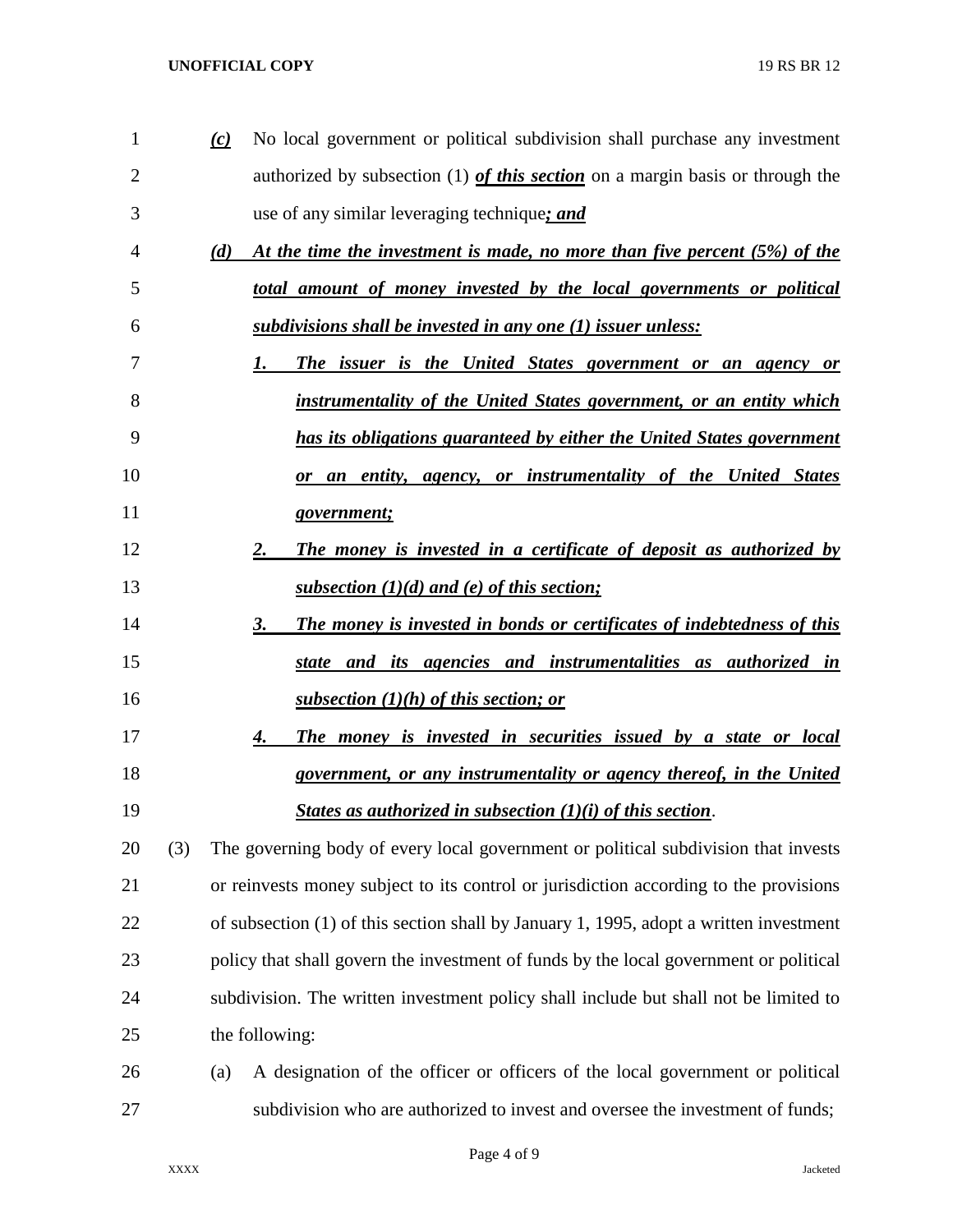(b) A list of the permitted types of investments; (c) Procedures designed to secure the local government's or political subdivision's financial interest in the investments; (d) Standards for written agreements pursuant to which investments are to be made; (e) Procedures for monitoring, control, deposit, and retention of investments and collateral; (f) Standards for the diversification of investments, including diversification with respect to the types of investments and firms with whom the local government or political subdivision transacts business; (g) Standards for the qualification of investment agents which transact business with the local government, such as criteria covering creditworthiness, experience, capitalization, size, and any other factors that make a firm capable and qualified to transact business with the local government or political subdivision; and (h) Requirements for periodic reporting to the governing body on the status of invested funds. (4) Sheriffs, county clerks, and jailers, who for the purposes of this section shall be known as county officials, may invest and reinvest money subject to their control and jurisdiction, including tax dollars subject to the provisions of KRS Chapter 134 and 160.510, as permitted by this section. (5) The provisions of this section are not intended to impair the power of a county official, city, county, urban-county, charter county, school district, or other local governmental unit or political subdivision to hold funds in deposit accounts with banking institutions as otherwise authorized by law. (6) The governing body or county official may delegate the investment authority provided by this section to the treasurer or other financial officer or officers charged

Page 5 of 9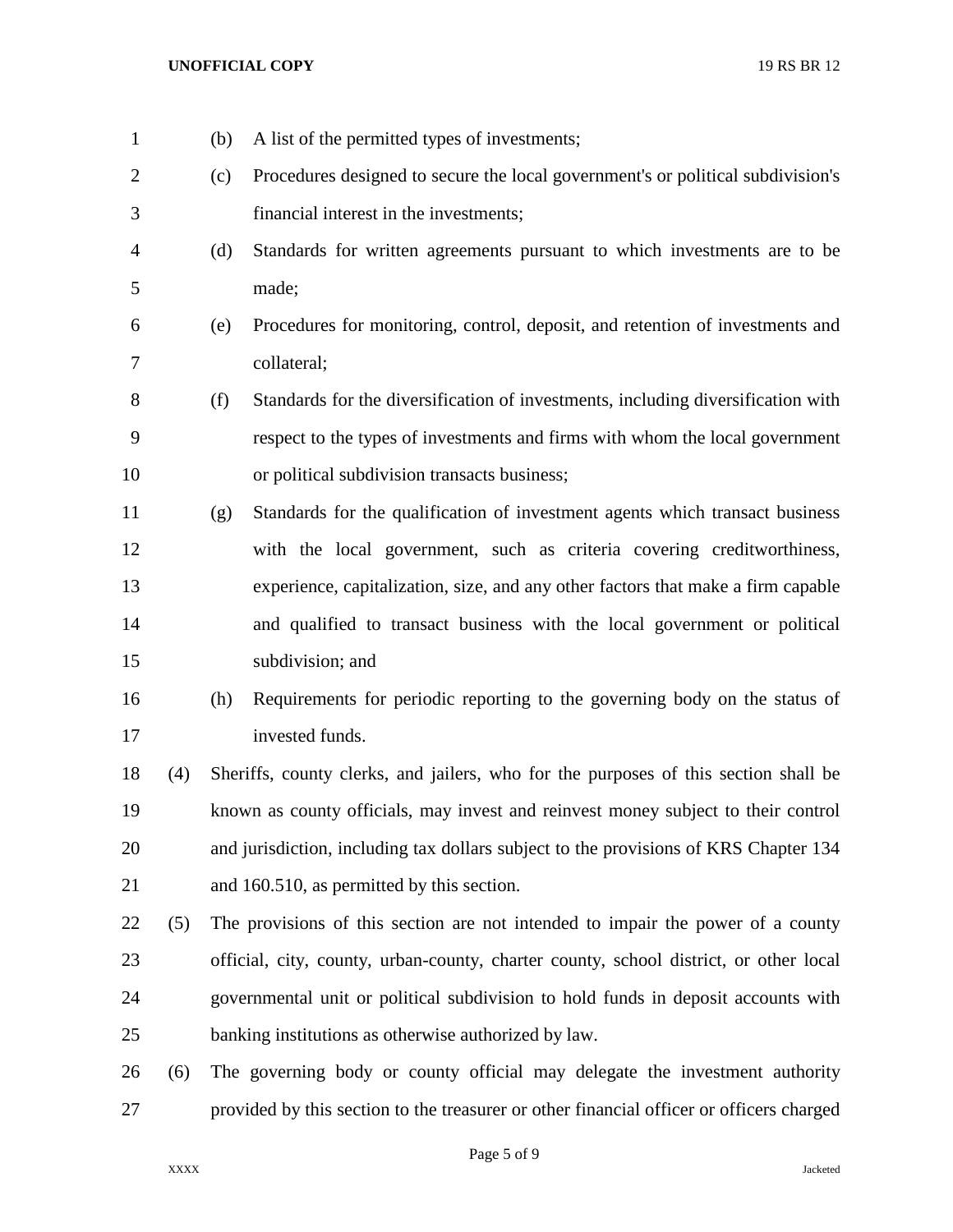| $\mathbf{1}$   |     | with custody of the funds of the local government, and the officer or officers shall   |
|----------------|-----|----------------------------------------------------------------------------------------|
| $\overline{2}$ |     | thereafter assume full responsibility for all investment transactions until the        |
| 3              |     | delegation of authority terminates or is revoked.                                      |
| $\overline{4}$ | (7) | All county officials shall report the earnings of any investments at the time of their |
| 5              |     | annual reports and settlements with the fiscal courts for excess income of their       |
| 6              |     | offices.                                                                               |
| 7              | (8) | The state local debt officer is authorized and directed to assist county officials and |
| 8              |     | local governments, except school districts, in investing funds that are temporarily in |
| 9              |     | excess of operating needs by:                                                          |
| 10             |     | Explaining investment opportunities to county officials and local governments<br>(a)   |
| 11             |     | through publication and other appropriate means; and                                   |
| 12             |     | Providing technical assistance in investment of idle funds to county officials<br>(b)  |
| 13             |     | and local governments that request that assistance.                                    |
| 14             | (9) | The state local debt officer may create an investment pool for local<br>(a)            |
| 15             |     | governments, except school districts, and county officials; and counties and           |
| 16             |     | county officials and cities may associate to create an investment pool. If             |
| 17             |     | counties and county officials and cities create a pool, each group may select a        |
| 18             |     | manager to administer their pool and invest the assets. Each county and each           |
| 19             |     | county official and each city may invest in a pool created pursuant to this            |
| 20             |     | subsection. Investments shall be limited to those investment instruments               |
| 21             |     | permitted by this section. The funds of each local government and county               |
| 22             |     | official shall be properly accounted for, and earnings and charges shall be            |
| 23             |     | assigned to each participant in a uniform manner according to the amount               |
| 24             |     | invested. Charges to any local government or county official shall not exceed          |
| 25             |     | one percent (1%) annually on the principal amount invested, and charges on             |
| 26             |     | investments of less than a year's duration shall be prorated. Any investment           |
| 27             |     | pool created pursuant to this subsection shall be audited each year by an              |

Page 6 of 9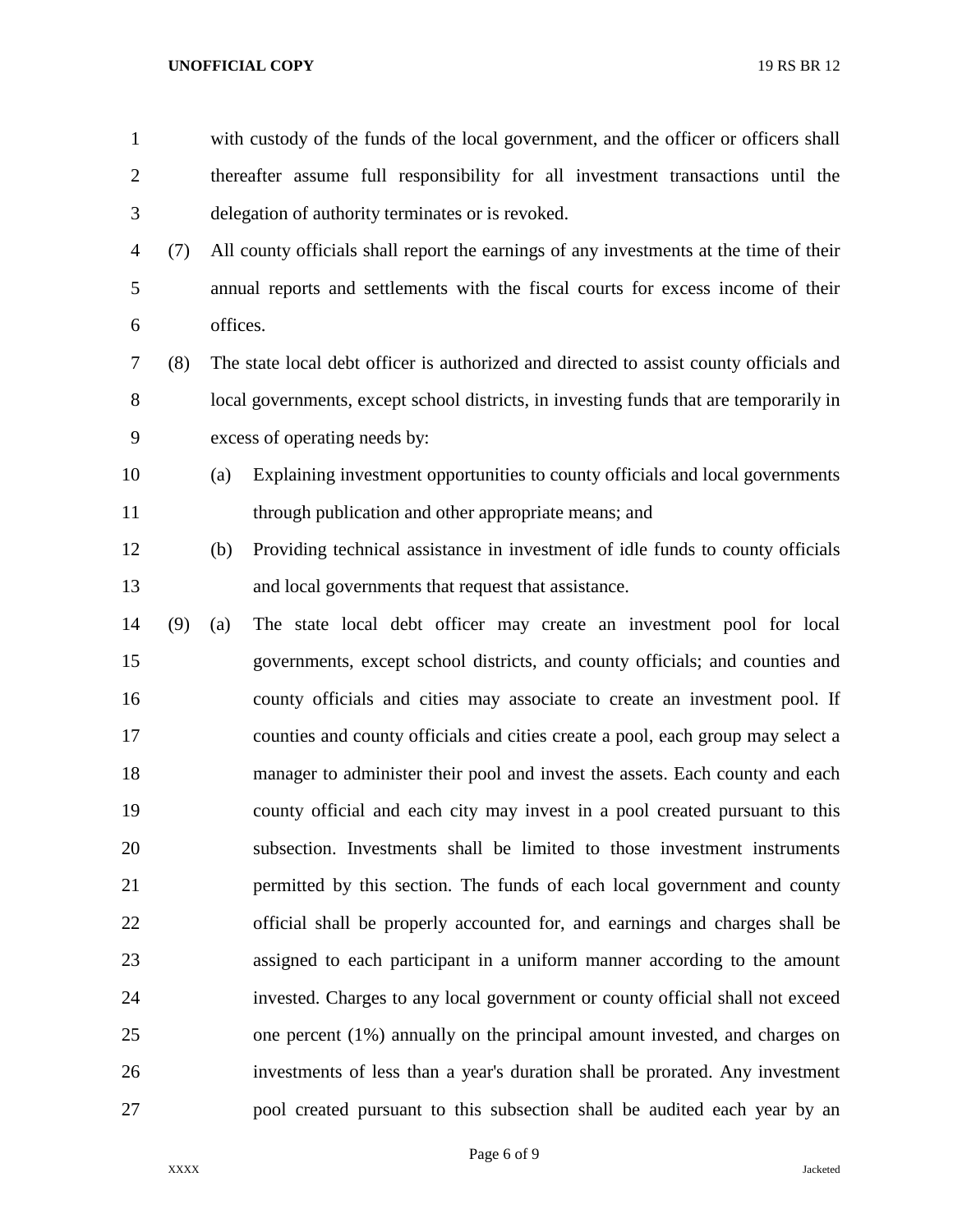independent certified public accountant, or by the Auditor of Public Accounts. A copy of the audit report shall be provided to each local government or county official participating in the pool. In the case of an audit by an independent certified public accountant, a copy of the audit report shall be provided to the Auditor of Public Accounts, and to the state local debt officer. The Auditor of Public Accounts may review the report of the independent certified public accountant. After preliminary review, should discrepancies be found, the Auditor of Public Accounts may make his or her own investigative report or audit to verify the findings of the independent certified public accountant's report.

 (b) If the state local debt officer creates an investment pool, he or she shall establish an account in the Treasury for the pool. He or she shall also establish a separate trust and agency account for the purpose of covering management costs, and he or she shall deposit management charges in this account. The state local debt officer may promulgate administrative regulations, pursuant to KRS Chapter 13A, governing the operation of the investment pool, including but not limited to provisions on minimum allowable investments and investment periods, and method and timing of investments, withdrawals, payment of earnings, and assignment of charges.

 (c) Before investing in an investment pool created pursuant to this subsection, a local government or county official shall allow any savings and loan association or bank in the county, as described in subsection (1)(d) of this section, to bid for the deposits, but the local government or county official shall not be required to seek bids more often than once in each six (6) month period.

 (10) (a) With the approval of the Kentucky Board of Education, local boards of education, or any of them that desire to do so, may associate to create an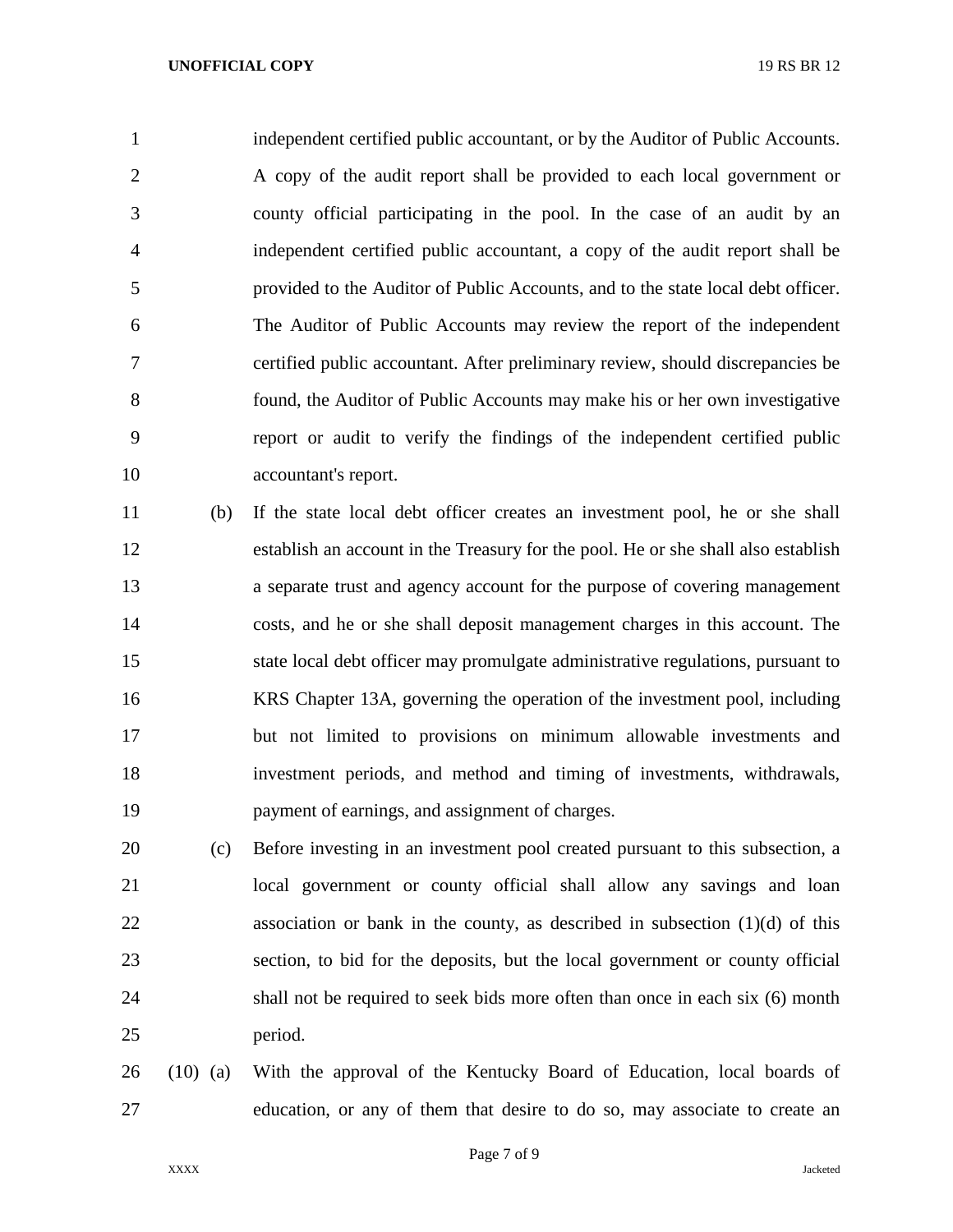investment pool. Each local school board which associates itself with other local school boards for the purpose of creating the investment pool may invest its funds in the pool so created and so managed. Investments shall be limited to those investment instruments permitted by this section. The funds of each local school board shall be properly accounted for, and earnings and charges shall be assigned to each participant in a uniform manner according to the amount invested. Charges to any local school board shall not exceed one percent (1%) annually on the principal amount invested, and charges on investments of less than a year's duration shall be prorated. Any investment pool created pursuant to this subsection shall be audited each year by an independent certified public accountant, or by the Auditor of Public Accounts. A copy of the audit report shall be provided to each local school board participating in the pool. In the case of an audit by an independent certified public accountant, a copy of the audit report shall be provided to the Auditor of Public Accounts, and to the Kentucky Board of Education. The Auditor of Public Accounts may review the report of the independent certified public accountant. After preliminary review, should discrepancies be found, the Auditor of Public Accounts may make his or her own investigative report or audit to verify the findings of the independent certified public accountant's report.

 (b) The Kentucky Board of Education may promulgate administrative regulations governing the operation of the investment pool including but not limited to provisions on minimum allowable investments and investment periods, and methods and timing of investments, withdrawals, payment of earnings, and assignment of charges.

# *(11) As used in this section, "competent rating agency" means a rating agency certified or approved by a national entity that engages in such a process. The*